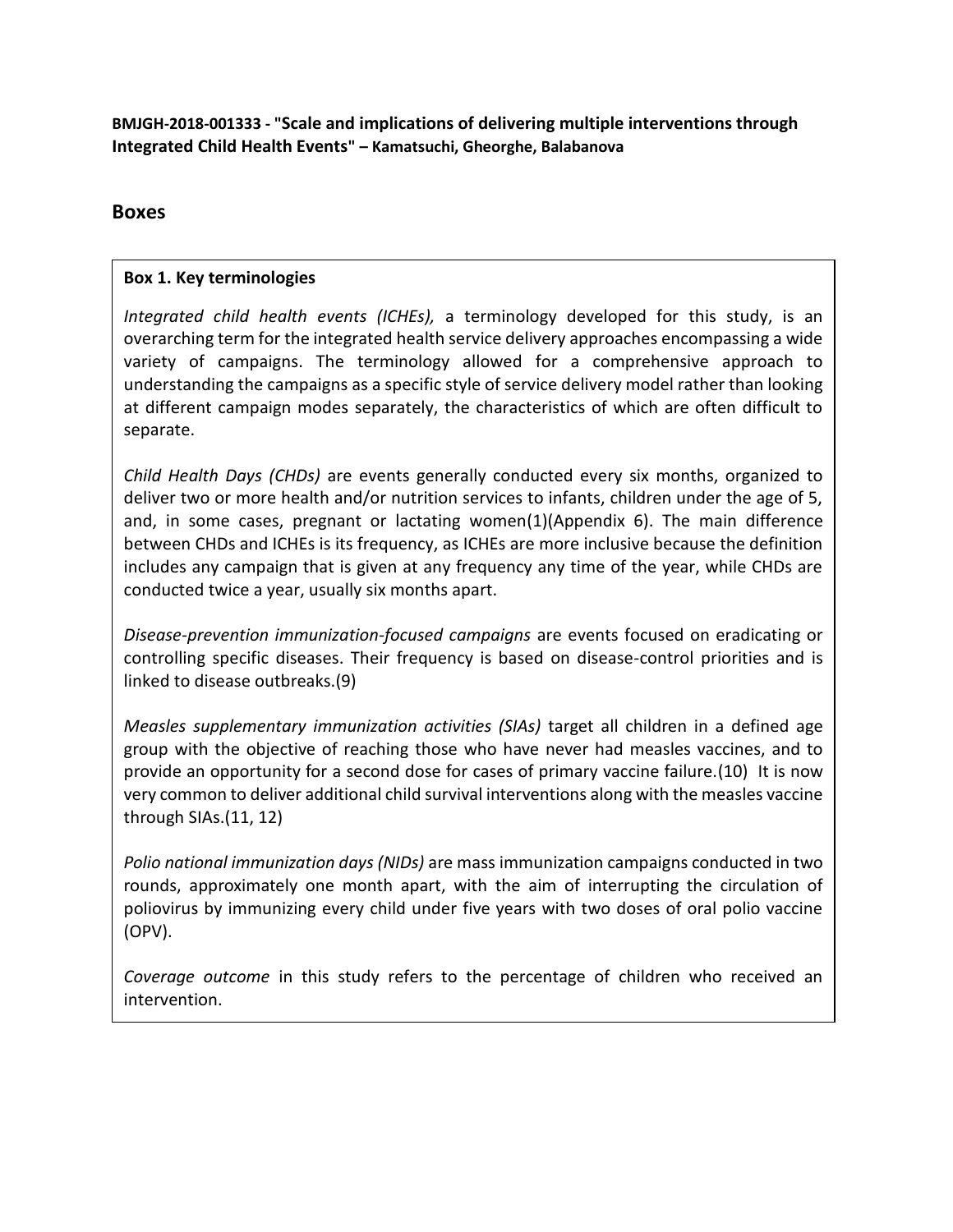### **Box 2. Description of the original UNICEF CHD database and the revised database**

**2a.** *Original UNICEF CHD database* contains data compiled from UNICEF's vitamin A supplementation (VAS) database and the WHO/UNICEF Joint Reporting Form (JRF) immunization database. UNICEF has collected VAS coverage data annually since 1999, and from 2005 has captured information of different types of health service delivery mechanism. Annual review processes with UNICEF country office focal points worldwide take place for VAS coverage for publication in State of the World Children (SOWC) and on the ChildInfo online database.

The WHO/UNICEF JRF immunization database includes extensive information on the vaccine delivered, type of campaign (e.g., measles SIA, polio NIDs, tetanus, etc.), date of delivery, and targeted geographic area and country, among others.(7) Data is derived from administrative reports sent from service providers (e.g. health centre staff, vaccination teams, private physicians) to WHO and UNICEF at the country level, and immunization coverage surveys. The final estimates are assessed by WHO and UNICEF at the regional and central levels.

Data on co-delivered interventions in the UNICEF CHD database are VAS, immunization, 'different antigens' (i.e., measles, polio, tetanus toxoid), deworming, distribution or retreatment of insecticide-treated nets (ITNs); growth monitoring (GM), water, sanitation and hygiene (WASH), behaviour change communication (BCC) and other services. Descriptions of 'other services' such as family planning, HIV-prevention and BCC messages were noted in some events. Some SIAs and NIDs were also coded as CHD if an event was held approximately six months immediately prior to or immediately following another similar child health event. SIAs or NIDs that did not meet the six-monthly schedule were not coded as a CHD event but as measles SIA or polio NID.(1) There are occasional coverage levels reported over 100% in the UNICEF CHD database, usually as a result of miscalculation in the numerator or denominator, a change in target age groups, or inclusion of children outside the target age group in the numerator. Coverage reported over 100% in the UNICEF CHD database was considered to be 100% in this study.

**2b.** *Revised ICHE database:* The original UNICEF CHD database was modified by the authors for this analysis. The different vaccines delivered (measles, oral polio vaccine (OPV), tetanus toxoid or 'other antigens' (which included yellow fever, hepatitis, rotavirus) were recounted as separate interventions instead of grouping them together under 'immunization' as was the case in the original CHD database, resulting in a more accurate number of interventions for each event. Events that delivered one intervention were excluded from the analysis as they are not consistent with the definition of ICHEs. There were three events which delivered only one intervention (notably VAS) between 2005–2010, hence those events were excluded from the analysis. Events coded as measles SIAs and polio NIDs were also included in the analysis along with CHDs. As complete information on event composition was available only from 2005–2010, data from 1999–2004 were excluded from this analysis. This totalled to 597 ICHEs that were held within 2005–2010, in a total of 73 countries out of 83 that were analysed. The revised database is referred to as the *ICHE database* in this paper.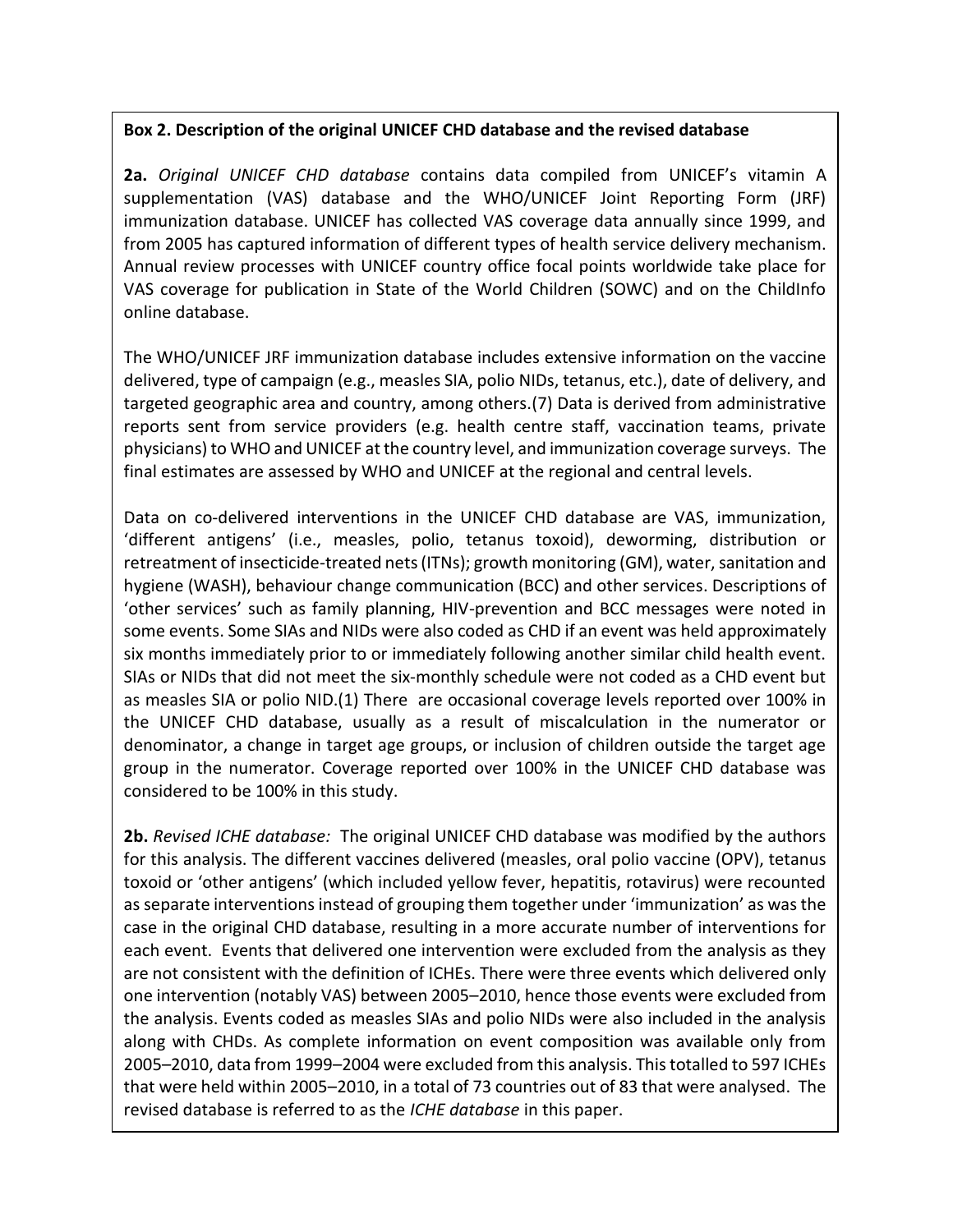

### **Box 3 Top 10 most frequent packages delivered via ICHEs (2005–2010)**

#### **Box 4 Number of countries which delivered two to four interventions vs five or more interventions, 2005–2010**

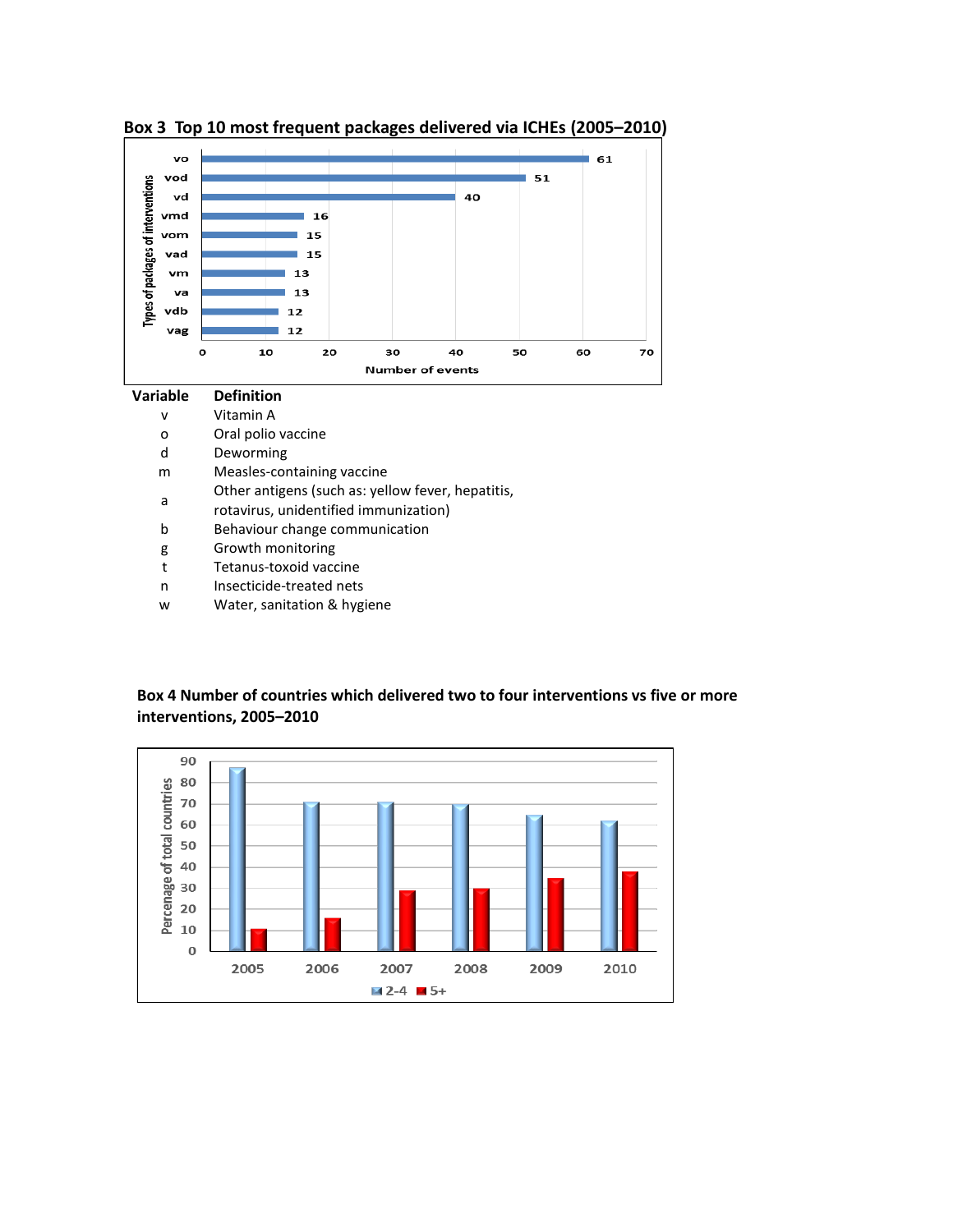**Box 5 Proportion of regions delivering five or more interventions during ICHE, 2005–2010** (% of total events with five+ interventions)



**Box 6 Top countries and frequency with which those countries delivered more than five interventions during an integrated child health event (2005–2010)**

| Countries that delivered five or more (5+) | No. of      |  |
|--------------------------------------------|-------------|--|
| interventions                              | occurrences |  |
| Zambia                                     | 12          |  |
| Uganda                                     | 10          |  |
| Ethiopia                                   | q           |  |
| Nigeria, Philippines                       | 8           |  |
| Ghana                                      |             |  |
| Burkina Faso, Sierra Leone                 |             |  |
| Burundi, Madagascar, Rwanda                |             |  |

|                  | Box 7 Frequency, means and medians of top 10 packages of interventions |                  |                                        |                                          |  |  |
|------------------|------------------------------------------------------------------------|------------------|----------------------------------------|------------------------------------------|--|--|
| Ranking          | Package                                                                | <b>Frequency</b> | <b>Mean coverage</b><br>(vitamin A, %) | <b>Median coverage</b><br>(vitamin A, %) |  |  |
| 1                | VO                                                                     | 61               | 86                                     | 93                                       |  |  |
| $\overline{2}$   | vod                                                                    | 51               | 92                                     | 93                                       |  |  |
| 3                | vd                                                                     | 40               | 86                                     | 92                                       |  |  |
| $\boldsymbol{4}$ | vmd                                                                    | 16               | 86                                     | 89                                       |  |  |
| 5                | vad                                                                    | 15               | 80                                     | 83                                       |  |  |
| 6                | vom                                                                    | 15               | 90                                     | 93                                       |  |  |
| 7                | va                                                                     | 13               | 84                                     | 93                                       |  |  |
| 8                | <b>vm</b>                                                              | 13               | 92                                     | 83                                       |  |  |
| 9                | vag                                                                    | 12               | 67                                     | 94                                       |  |  |
| 10               | vdb                                                                    | 12               | 95                                     | 92                                       |  |  |